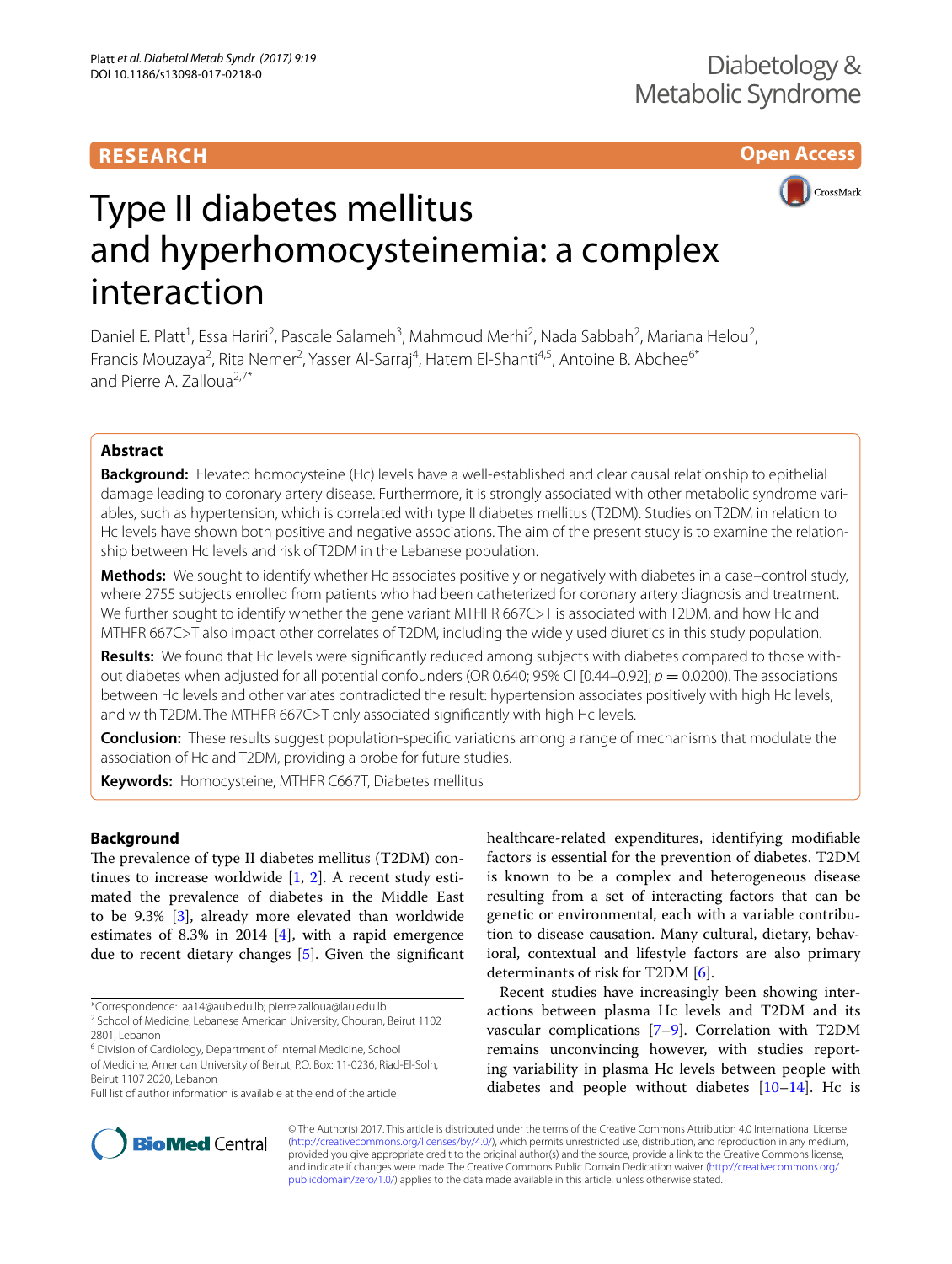a sulfur-containing, toxic non-proteinogenic aminoacid biosynthesized from methionine. It is located at a branch-point of multiple metabolic pathways and is produced from methionine as a product of a number of transmethylation reactions [\[15\]](#page-6-7). The most common inherited disorder leading to hyperhomocysteinemia is the 5-methylenetetrahydrofolate reductase (MTHFR) polymorphism [\[16,](#page-6-8) [17\]](#page-6-9). Individuals with deficiencies of folic acid (B9), pyridoxine (B6), or cobalamin (B12) can as well develop hyperhomocysteinemia [\[18,](#page-6-10) [19](#page-6-11)].

To date, the mechanisms behind the T2DM correlation with Hc levels have been difficult to identify. MTHFR converts 5,10-methylenetetrahydrofolate to 5-methyltetrahydrofolate. Mutations in MTHFR impair the function of the enzyme, and the 677C  $\rightarrow$  T polymorphism (MTHFR, MIM # 607,093) is an enzyme reducing activity variant associated with elevated plasma Hc levels as well as insulin resistance.  $[20-22]$  $[20-22]$  $[20-22]$ . It is believed that the decreased insulin secretory responsiveness, caused by the destructive production of reactive oxygen species (ROS) as a result of elevated Hc levels, leads to insulin resistance [[23,](#page-6-14) [24\]](#page-6-15). It has also been suggested that in patients with insulin resistance, there is hepatic acceleration of glucocorticoid secretion that also leads to enhanced Hc catabolism and decreased plasma Hc levels [[14](#page-6-6)].

Genetic modifiers of significant biological effect could promote our understanding of the mechanisms of action by which Hc levels and MTHFR variants contribute to T2DM. These mechanisms of interactions have not yet been comprehensively elucidated, and explanations of these interactions have been contradictory. The aim of the present study is to examine the relationship between Hc levels and risk of T2DM in a phenotypically wellcharacterized group of patients and controls. We further investigate whether a dose–response relationship exists in our study population by assessing the interaction between the MTHFR 677C>T and Hc levels on T2DM. The Lebanese population may offer some unique features due to the rapid emergence of T2DM in Lebanon.

## **Methods**

Subjects were recruited from several hospitals in Lebanon between May 2007 and June 2013. We developed a questionnaire to measure the impact of T2DM risk factors and collected family history after obtaining an informed consent from participants, as approved by the Lebanese American University Institutional Review Board (IRB). Annotations were coded from medical charts for data such as laboratory tests, prescribed medications, and presence of other clinical conditions. Venous blood samples were drawn in ethylenediaminetetraacetic acid (EDTA) tubes from 7709 subjects. A diagnosis of T2DM was made when a patient had a hemoglobin  $A_1C$ 

(HbA<sub>1</sub>C) value of 48 mmol/mol (6.5%) or higher and/or by an ascertained physician supported by documentation in the patient's medical records. DNA was extracted using a standard phenol–chloroform extraction procedure. The single-nucleotide polymorphism (SNP) rs1801133 from MTHFR was determined for 1824 of the 2755 study samples, having been analyzed using the Illumina Human610 and 660 W Quad beadchip and the Illumina Human Omni EXP-12v1 multi-use.

Plasma homocysteine level was determined for the 2643 subjects by a microparticle enzyme immunoassay (MEIA) method (Abbott). The assay was carried out following the instructions of the manufacturer. Hyperhomocysteinemia was defined as a concentration of  $\geq$ 15  $\mu$ mol/l, and elevated Hc level as  $\geq$ 10  $\mu$ mol/l. 1007 of these samples were genotyped. Dyslipidemia was defined as low high-density lipoprotein (HDL)  $(\leq 40)$ for men, 50 for women), high triglycerides ( $\geq$ 200), and diagnosis of hyperlipidemia (DxHL). Since most subjects had controlled low-density lipoprotein (LDL) with a protective effect against LDL levels ≥120 given a diagnosis of hyperlipidemia (OR 0.730, 95% CI =  $0.60-0.89$ ,  $p = 0.0014$ , elevated LDL levels were not included for analysis. Diagnoses of T2DM (DxT2DM) and hypertension (DxHTN) were also included. BMI in excess of 30 (obesity) was also analyzed.

Besides summary statistics (Table  $1$ ), we sought to identify dominating covariates associated with hyperhomocysteinemia. Noting T2DM negatively associated with hyperhomocysteinemia, we considered whether the structure of enrollment induced Berkson's bias, and tested for interaction with enrollment categories. Prediction of T2DM by hyperhomocysteinemia was performed given adjustment variables, first by including only the adjustment variables, then including

<span id="page-1-0"></span>**Table 1 Summary statistics, including counts of total participants by sex, coffee consumption, and diabetes diagnoses, and average (standard error of mean) for age, total cholesterol, HDL, LDL, Tg, Hc, and BMI levels**

|                   | <b>Total</b>  | Male          | Female        |
|-------------------|---------------|---------------|---------------|
| Count             | 7709          | 5188          | 2517          |
| Age               | 61.2(11.4)    | 60.2(11.6)    | 63.4 (10.8)   |
| Total cholesterol | 183.5 (46.8)  | 180.4 (46.2)  | 190.0 (47.7)  |
| <b>HDL</b>        | 39.8 (12.1)   | 37.5 (10.6)   | 45.0 (13.4)   |
| I DI              | 111.0 (41.9)  | 110.1 (41.9)  | 112.8 (41.9)  |
| Tg                | 178.5 (113.0) | 181.5 (116.1) | 172.1 (105.9) |
| <b>BMI</b>        | 29.2(5.3)     | 28.6(4.8)     | 30.4(6.0)     |
| <b>HTN</b>        | 4722          | 2899          | 1821          |
| Diabetes count    | 2404          | 1551          | 852           |
| Homocysteine      | 14.9 (8.0)    | 15.6(8.6)     | 13.4(6.4)     |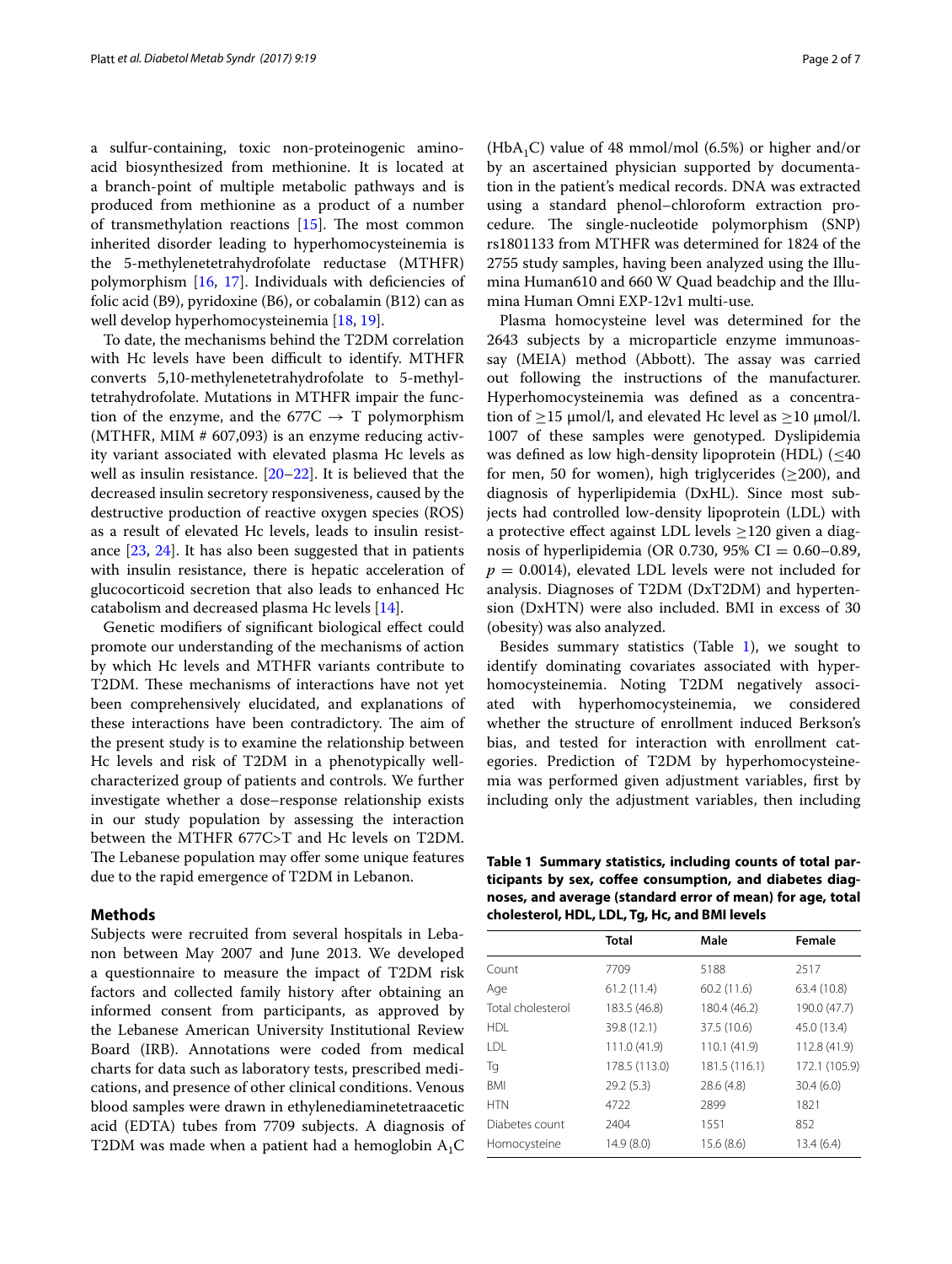hyperhomocysteinemia and finally including interactions between hyperhomocysteinemia with DxHTN. The adjustment variable analysis provides a baseline to identify shifts due to inclusion of hyperhomocysteinemia and its interaction with DxHTN. Following that, the same analysis of T2DM was repeated except that hyperhomocysteinemia was replaced by elevated Hc levels. Finally, rs1801133 in MTHFR, known to promote hyperhomocysteinemia, was tested for its effects on other metabolic syndrome variables and for elevated Hc and hyperhomocysteinemia.

### **Results**

Table [1](#page-1-0) shows summary statistics for metabolic syndrome, and Hc for the study population. It is notable that males make up most of the population and the average Hc levels were either borderline or fully hyperhomocysteimic. Figure [1](#page-2-0) shows the interaction between hypertension diagnosis and T2DM diagnosis on Hc levels in our study population. Hypertension diagnosis has a stronger impact on Hc levels among diabetics than among nondiabetics. The difference in Hc levels between diabetics and non-diabetics is clearly greater than the difference in Hc levels between hypertensive and non-hypertensive subjects.

We tested for the presence of Berkson's bias by examining whether the association between Hc levels and T2DM interacted with subjects' enrollment. There was no significant association between enrollment and elevated Hc levels (OR 0.870, 95% CI 0.72–1.05, *p* = 0.153), or hyperhomocysteinemia (OR 0.869, 95% CI 0.74–1.02,

<span id="page-2-0"></span>

 $p = 0.0947$ ). Table [2](#page-3-0) shows very significant associations of hyperhomocysteinemia and elevated Hc with age and sex. Associations of hyperhomocysteinemia and elevated Hc with other variants were analyzed with and without adjustment with sex and age. T2DM is suppressed among subjects with elevated Hc with and without adjustment, but not among subjects with hyperhomocysteinemia. Hypertension is significantly promoted both by hyperhomocysteinemia and elevated Hc.

Table [3](#page-3-1)A shows the impact of hyperhomocysteinemia on T2DM considering adjustments from the other covariates. Inclusion of the strongest covariates (age, sex included as adjustment variables but not reported), DxHL, obesity, and DxHTN were all highly significant. Inclusion of hyperhomocysteinemia tended to shift the other adjustment variable odds ratios marginally, with BMI losing high significance, yet remaining significant; hyperhomocysteinemia was significant. Inclusion of the interaction with hypertension was not significant, but hyperhomocysteinemia remained significant. Table [3B](#page-3-1) shows patterns similar to that of [3A](#page-3-1) except that elevated Hc levels had more pronounced OR values and were more highly significant.

Table [4](#page-4-0) summarizes the allele frequencies of rs1801133 in the study population, with Hardy–Weinberg disequilibrium almost significant. Table [5](#page-4-1) repeats Table [2,](#page-3-0) except that Hc levels are replaced by rs1801133 in an additive logistic regression. All associations were not statistically significant except for those involving Hc. Hyperhomocysteinemia was highly significant (OR 1.483, 95% CI 1.20–1.83,  $p = 0.000237$ , with elevated Hc being only significant (OR 1.287, 95% CI 1.05–1.59, *p* = 0.0173).

## **Discussion**

To our knowledge, this is the first study done on the Lebanese population to examine the correlation of homocysteine levels and T2DM. The mean Hc plasma levels in patients without diabetes in our study population (15.3  $\pm$  8.7) was elevated and found to be higher than what has been reported in previous studies (range  $= 12-14$  mmol/l) [[25](#page-6-16)]. We observed a significantly negative correlation between hyperhomocysteinemia and T2DM. This negative correlation remained significant whether Hc plasma levels where  $\geq 10$  or  $\geq 15$ , indicating a consistent threshold association. Given the correlation of T2DM and coronary artery disease (CAD), a previous study conducted on our study subjects showed an association of hyperhomocysteinemia with the degree of coronary artery stenosis in CAD patients [[26\]](#page-6-17).

Our results are not aligned with the overwhelming majority of previous studies that have reported a positive correlation between elevated Hc and T2DM and its complications [\[27](#page-6-18)–[29\]](#page-6-19). A recent meta-analysis study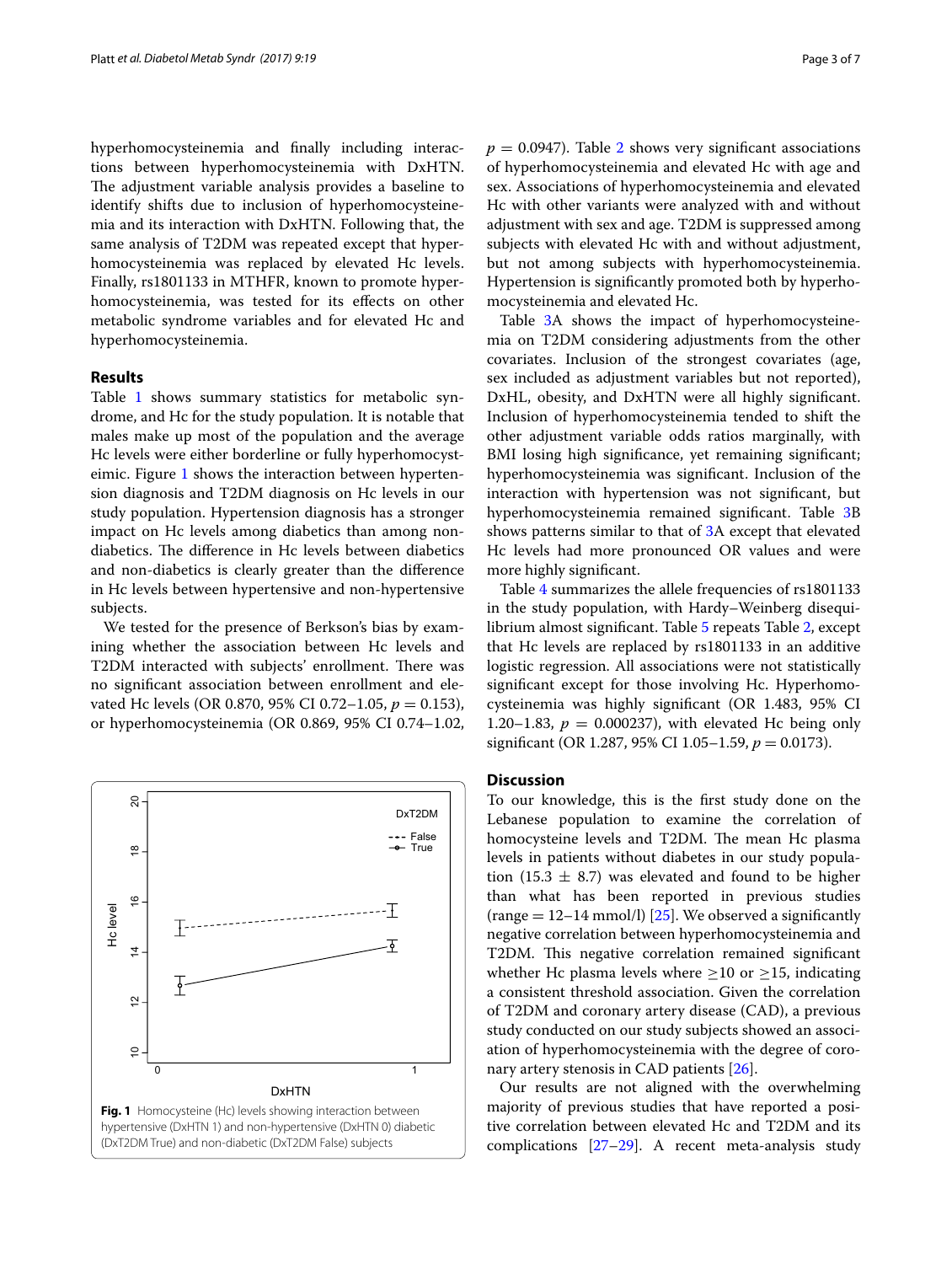|                              | Homocysteine $\geq 10$                             | Homocysteine $\geq 10$<br>(adjusted) | Homocysteine $\geq 15$                            | Homocysteine $\geq 15$<br>(adjusted) |
|------------------------------|----------------------------------------------------|--------------------------------------|---------------------------------------------------|--------------------------------------|
| Age $\geq 60$                | 1.405<br>$(1.17 - 1.69)$<br>0.000294               |                                      | 1.504<br>$(1.28 - 1.77)$<br>$8.81 \times 10^{-7}$ |                                      |
| $Sex = male$                 | 2.074<br>$(1.71 - 2.50)$<br>$2.98 \times 10^{-14}$ |                                      | 1.586<br>$(1.33 - 1.90)$<br>$3.23 \times 10^{-7}$ |                                      |
| <b>DxHL</b>                  | 0.844                                              | 0.873                                | 0.816                                             | 0.833                                |
|                              | $(0.70 - 1.01)$                                    | $(0.72 - 1.05)$                      | $(0.69 - 0.96)$                                   | $(0.71 - 0.98)$                      |
|                              | 0.0706                                             | 0.154                                | 0.0138                                            | 0.0286                               |
| $HDL < 40$ (men), 50 (women) | 0.952                                              | 1.014                                | 1.085                                             | 1.151                                |
|                              | $(0.78 - 1.16)$                                    | $(0.70 - 1.24)$                      | $(0.91 - 1.29)$                                   | $(0.97 - 1.37)$                      |
|                              | 0.628                                              | 0.890                                | 0.356                                             | 0.115                                |
| $Tq \geq 200$                | 0.977                                              | 0.968                                | 0.923                                             | 0.937                                |
|                              | $(0.80 - 1.20)$                                    | $(0.79 - 1.20)$                      | $(0.77 - 1.11)$                                   | $(0.78 - 1.13)$                      |
|                              | 0.826                                              | 0.764                                | 0.390                                             | 0.491                                |
| DxT2DM                       | 0.710                                              | 0.698                                | 0.879                                             | 0.862                                |
|                              | $(0.59 - 0.86)$                                    | $(0.57 - 0.85)$                      | $(0.74 - 1.05)$                                   | $(0.72 - 1.03)$                      |
|                              | 0.000521                                           | 0.000368                             | 0.151                                             | 0.103                                |
| <b>DxHTN</b>                 | 1.244                                              | 1.301                                | 1.468                                             | 1.479                                |
|                              | $(1.03 - 1.50)$                                    | $(1.07 - 1.58)$                      | $(1.24 - 1.74)$                                   | $(1.24 - 1.76)$                      |
|                              | 0.0212                                             | 0.00795                              | $6.72 \times 10^{-6}$                             | $9.91 \times 10^{-6}$                |
| $BMI \geq 30$                | 0.906                                              | 0.995                                | 1.027                                             | 1.081                                |
|                              | $(0.75 - 1.10)$                                    | $(0.82 - 1.21)$                      | $(0.87 - 1.21)$                                   | $(0.91 - 1.28)$                      |
|                              | 0.310                                              | 0.957                                | 0.755                                             | 0.373                                |

## <span id="page-3-0"></span>**Table 2 Predicting clinical metabolic syndrome variates from homocysteine, both unadjusted, and adjusted with sex and age**

Each block reports OR (95% CI), and *p* value

## <span id="page-3-1"></span>Table 3 Predicting T2DM, adjusted by sex  $=$  male and age  $\geq 60$

| A                                   |                                                              |                                   |                                                              |                                                   |
|-------------------------------------|--------------------------------------------------------------|-----------------------------------|--------------------------------------------------------------|---------------------------------------------------|
| Homocysteine $\geq 15$              | <b>DxHTN</b>                                                 | DxHTN x homocysteine $\geq$ 15    | <b>DxHL</b>                                                  | $BMI \geq 30$                                     |
|                                     | 2.058<br>$(1.84 - 2.31)$<br>$<$ 2 $\times$ 10 <sup>-16</sup> |                                   | 1.573<br>$(1.42 - 1.74)$<br>$<$ 2 $\times$ 10 <sup>-16</sup> | 1.335<br>$(1.20 - 1.48)$<br>$5.37 \times 10^{-8}$ |
| 0.810<br>$(0.67 - 0.98)$<br>0.0280  | 2.362<br>$(1.94 - 2.88)$<br>$<2\times10^{-16}$               |                                   | 1.621<br>$(1.36 - 1.93)$<br>$7.65 \times 10^{-8}$            | 1.225<br>$(1.02 - 1.46)$<br>0.0258                |
| 0.640<br>$(0.44 - 0.92)$<br>0.0200  | 2.160<br>$(1.72 - 2.72)$<br>$4.85 \times 10^{-11}$           | 1.374<br>$(0.89 - 2.13)$<br>0.150 | 1.622<br>$(1.36 - 1.93)$<br>$7.53 \times 10^{-8}$            | 1.225<br>$(1.02 - 1.46)$<br>0.0259                |
| В                                   |                                                              |                                   |                                                              |                                                   |
| Homocysteine $\geq 10$              | <b>DxHTN</b>                                                 | DxHTN x homocysteine $\geq 10$    | <b>DxHL</b>                                                  | $BMI \geq 30$                                     |
|                                     | 2.058<br>$(1.84 - 2.31)$<br>$<2\times10^{-16}$               |                                   | 1.573<br>$(1.42 - 1.74)$<br>$<$ 2 $\times$ 10 <sup>-16</sup> | 1.335<br>$(1.20 - 1.48)$<br>$5.37 \times 10^{-8}$ |
| 0.664<br>$(0.54 - 0.82)$<br>0.00011 | 2.374<br>$(1.95 - 2.90)$<br>$<$ 2 $\times$ 10 <sup>-16</sup> |                                   | 1.625<br>$(1.36 - 1.94)$<br>$6.96 \times 10^{-8}$            | 1.219<br>$(1.02 - 1.46)$<br>0.0301                |
| 0.628<br>$(0.44 - 0.90)$<br>0.00937 | 2.235<br>$(1.55 - 3.25)$<br>$2.09\times10^{-5}$              | 1.087<br>$(0.70 - 1.67)$<br>0.705 | 1.624<br>$(1.36 - 1.94)$<br>$7.07 \times 10^{-8}$            | 1.220<br>$(1.02 - 1.46)$<br>0.0295                |

Each block reports OR, (95%CI), and *p*-value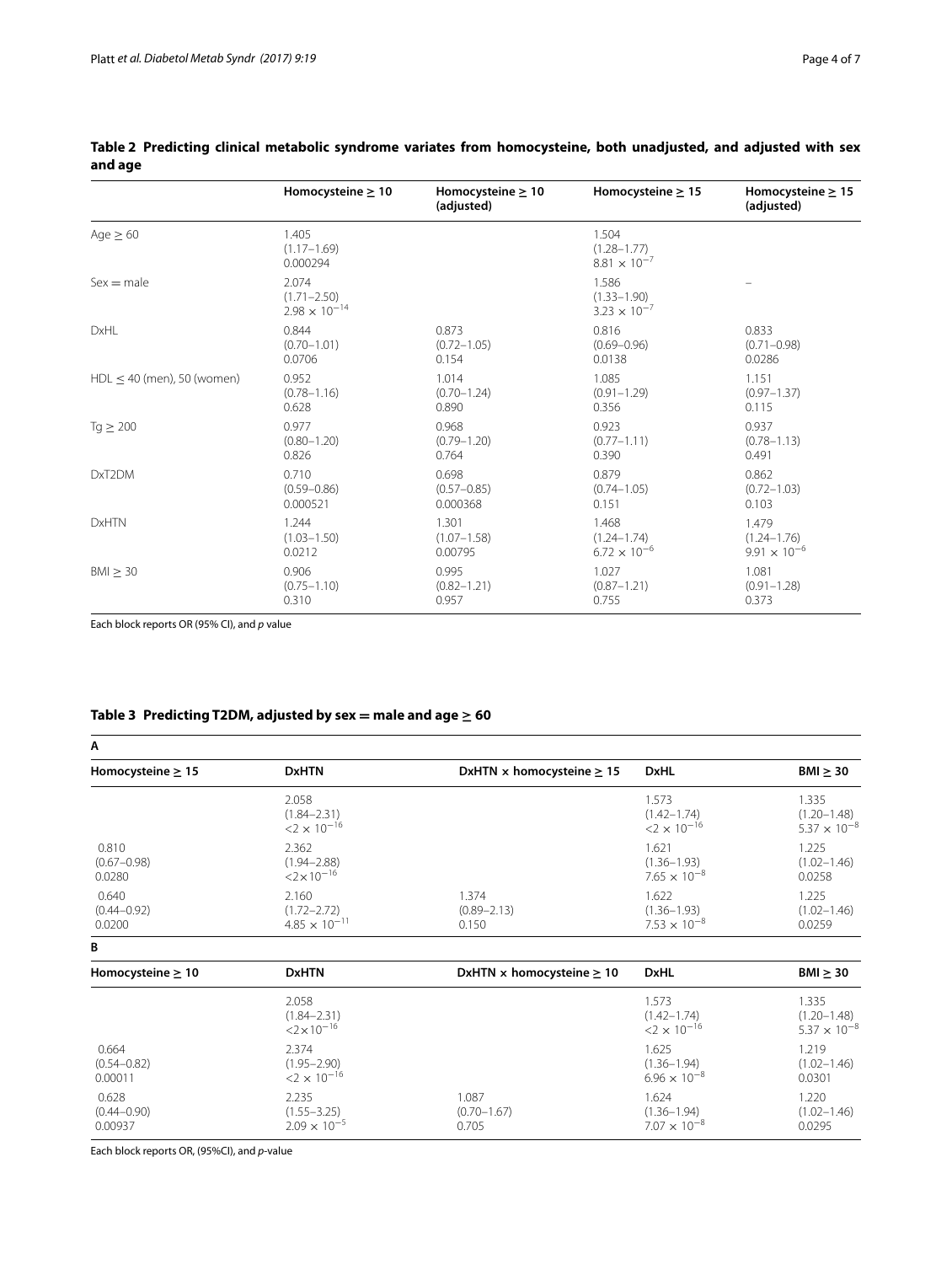<span id="page-4-0"></span>**Table 4 MTHFR667 (rs1801133) genotype and allele frequency counts, and Hardy–Weinberg Chi square test results**

| rs1801133 | Frequency | <b>Relative frequency</b> |
|-----------|-----------|---------------------------|
| TT        | 233       | 0.1277                    |
| CT.       | 784       | 0.4298                    |
| CC        | 807       | 0.4424                    |
|           | 625       | 0.3427                    |
|           | 1199      | 0.6573                    |

Hardy–Weinberg  $\chi_1^2 = 3.8358$ ,  $p = 0.0502$ 

<span id="page-4-1"></span>**Table 5 Predicting clinical metabolic syndrome variates from rs1801133, both unadjusted, and adjusted with sex and age**

|                                    |                                      | rs1801133 (allele T) rs1801133 (adjusted) |
|------------------------------------|--------------------------------------|-------------------------------------------|
| Age $\geq 60$                      | 1.026<br>$(0.90 - 1.18)$<br>0.708    |                                           |
| $Sex = male$                       | 0.963<br>$(0.83 - 1.12)$<br>0.618    |                                           |
| DxHI                               | 0.996<br>$(0.87 - 1.14)$<br>0.948    | 0.995<br>$(0.87 - 1.14)$<br>0.942         |
| $HDL \leq 40$ (men), 50<br>(women) | 1.028<br>$(0.89 - 1.18)$<br>0.706    | 1.028<br>$(0.89 - 1.19)$<br>0.699         |
| $Tq \geq 200$                      | 0.946<br>$(0.82 - 1.09)$<br>0.447    | 0.951<br>$(0.82 - 1.10)$<br>0.499         |
| DxT <sub>2</sub> DM                | 1.025<br>$(0.89 - 1.19)$<br>0.737    | 1.022<br>$(0.88 - 1.18)$<br>0.767         |
| <b>DxHTN</b>                       | 1.028<br>$(0.90 - 1.18)$<br>0.685    | 1.021<br>$(0.89 - 1.17)$<br>0.766         |
| BM > 30                            | 1.031<br>$(0.90 - 1.18)$<br>0.670    | 1.028<br>$(0.89 - 1.18)$<br>0.695         |
| Homocysteine $\geq$ 15             | 1.481<br>$(1.20 - 1.83)$<br>0.000234 | 1.483<br>$(1.20 - 1.83)$<br>0.000237      |
| Homocysteine $\geq 10$             | 1.277<br>$(1.04 - 1.57)$<br>0.0188   | 1.287<br>$(1.05 - 1.59)$<br>0.0173        |

Each block reports OR (95% CI), and *p*-value

conducted on more than 8000 subjects provided strong support for a causal association of elevated Hc levels and T2DM [\[30\]](#page-6-20). This meta-analysis study, however, used published data from various studies that may have had different patient recruitment criteria and clinical definitions with many including small number of subjects. Measurements of Hc levels were not homogenous across all populations with each having a distinct genetic background hence leading to significant heterogeneity. This data variability may explain some of the difference in their findings compared to ours. One study in particular, conducted on 105 subjects with diabetes and 120 controls matched for sex showed that the mean fasting Hc was significantly lower in patients with diabetes than control subjects [[13\]](#page-6-21). A study conducted on Mediterranean patients with T2DM did not show a difference in Hc levels between diabetic and non-diabetic patients [\[31\]](#page-6-22), while a study done by Russo et al. [\[32\]](#page-6-23) did not show a difference between total Hc among diabetic and non-diabetic women, suggesting a possible gender effect on this association. Moreover, despite the strong evidence showing the causal association of Hcy level with the development of T2DM [\[30\]](#page-6-20), the Prospective Investigation of the Vasculature study in Uppsala Seniors (PIVUS) cohort ( $n = 1016$ ) showed no evidence of a causal relationship of levels of plasma homocysteine with fasting glucose, fasting insulin, or T2DM [\[33](#page-6-24)].

The reduction of Hc levels among subjects with diabetes could possibly be attributed to two factors. First, Hc is located at a branch-point of multiple metabolic pathways and is produced from methionine as a product of a large number of transmethylation reactions [[15](#page-6-7)]. Homocysteine methyltransferase (MTHFR) and cystathionine beta synthase (CBS) carry out a chemical reaction that converts Hc to methionine when Hc is methylated by N-5-methyltetrahydrofolate. This remethylation reaction is the main regulator of plasma Hc levels. Second, it was consistently shown that in rats with diabetes, the expression of CBS is significantly increased. Hc levels were significantly increased when these rats with diabetes received insulin. These results strongly suggest a regulatory role of insulin in the hepatic trans-sulfuration pathway that metabolizes Hc. In vitro studies conducted on cultured hepatocytes also demonstrated an increased activity of CBS [\[34](#page-6-25)].

It has been postulated that as modulators of Hc, MTHFR variants that inactivate MTHFR or lower its activity may be directly associated with increased risk of T2DM. Although previous studies have shown an association between MTHFR 677C>T and complications of diabetes like retinopathy [[35,](#page-6-26) [36](#page-6-27)] and nephropathy [\[37](#page-6-28)], none could recognize this activity lowering variant as a risk factor for T2DM, and therefore the negative association that we observe remains questionable. Moreover, mild hyperhomocysteinemia and the MTHFR TT genotype were not shown to be significant risk factors for the development of microangiopathy in patients with T2DM in one prospective cohort study by Russo et al. [\[38\]](#page-6-29). This suggests that there are other confounding variables not yet identified that may be impacting Hc levels and T2DM, which are not related to MTHFR mutations. In a recent meta-analysis study, a link between MTHFR 677C>T and T2DM was established, showing that subjects with the T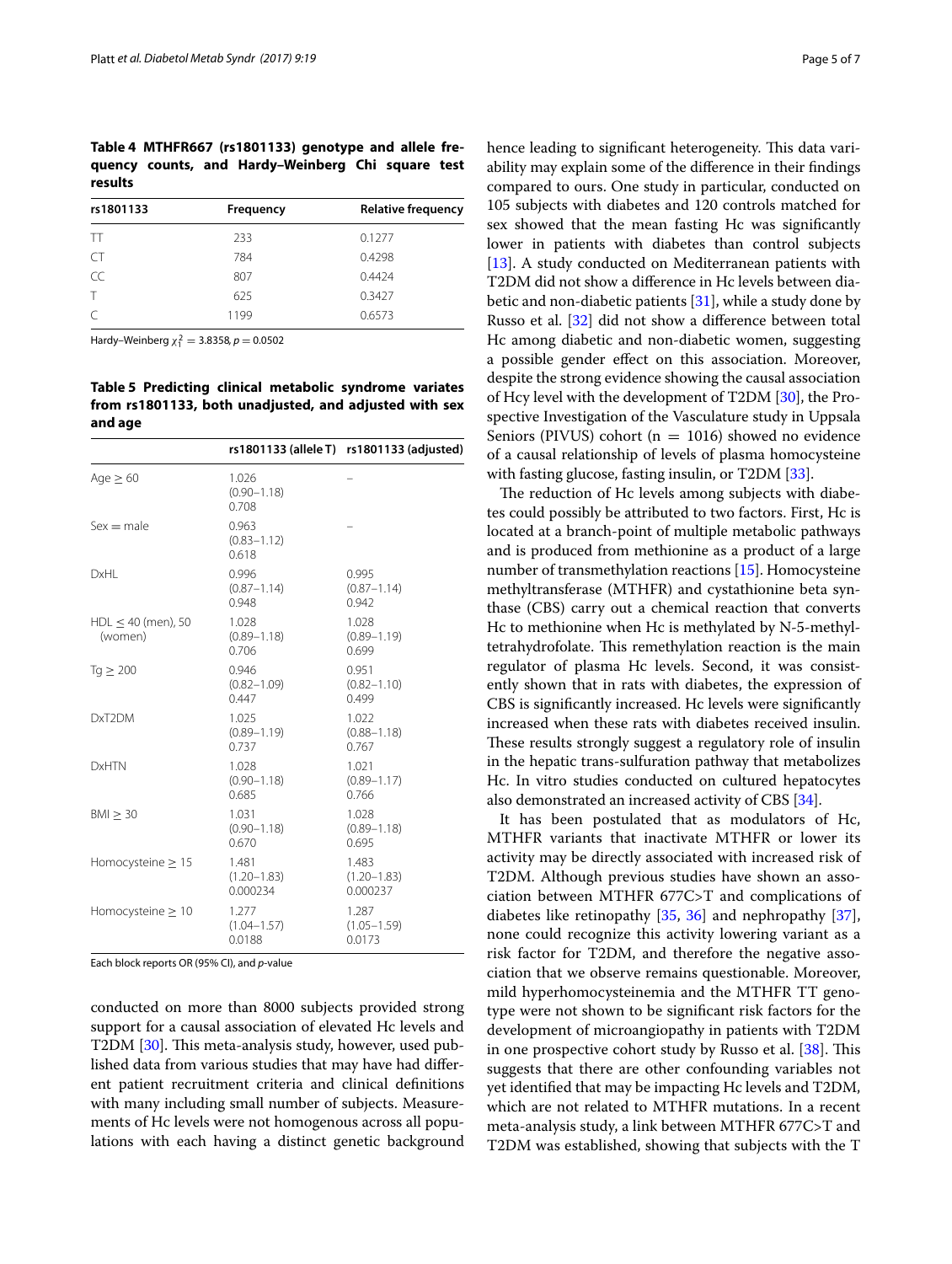allele of the MTHFR 677C>T variant have significantly higher risk of having diabetes (OR 1.31,  $p = 0.032$ ) than carriers of the C allele [\[30](#page-6-20)].

In our study we failed to show a direct association between the MTHFR 677C>T variant and T2DM. This suggests that there are other causes to hyperhomocysteinemia acting in our population that impact its association either directly or through high Hc levels with hypertension not accounted for by MTHFR 677C>T. We did not resolve an interaction between diuretics and MTHFR 677C>T in predicting hyperhomocysteinemia, but additive regression showed both contributed highly significant OR's. Yet, MTHFR 677C>T shows no significant association with T2DM. One possible reason behind the difference observed from the various studies associating MTHFR with T2DM is the genetic heterogeneity of the various populations studied. The frequencies of the MTHFR 677 alleles vary significantly from one population to another. The T allele ranges from 8.8% in Moroccans [\[39](#page-6-30)] to 19.1% in Chinese [[40](#page-6-31)] population while it was 34.3% in our study, which although yields increased power, but limitations in the number genotyped restrict power. A systematic review by Zhong et al. [\[41](#page-6-32)] showed that rs1801133 polymorphism of the MTHFR gene was not consistently associated with either increased or reduced risk of T2DM.

## **Limitations**

All enrolled subjects were catheterized. Catheterization was performed for myocardial infarction, unstable angina, and subjects warranting workup due to high CAD risk factors. We therefore tested whether the negative association between hyperhomocysteinemia and T2DM might be due to Berkson's bias, and found that there was no association between reason for catheterization and the relationship between homocysteine levels with T2DM. Another limitation of the study is the absence of data related to levels of vitamins B9 (folate) and B12 or creatinine levels reflecting kidney functions; thus these parameters were not included in the final multivariate analysis despite being associated with homocysteinemia.

## **Conclusion**

We speculate that the role of MTHFR and their interaction with insulin and glucose levels in the blood shows mixed pressures on both positive and negative associations between Hc levels and T2DM, and the conditions reflected in populations producing these disparate results need to be further elucidated. The expression regulation of these enzymes is a complex process that may involve the activity of other enzymes as well as the cellular environment that is affected by diet, cellular stress and genomic background and the epigenetic milieu. The

#### **Abbreviations**

BMI: body-mass index; CAD: coronary artery disease; CBS: cystathionine beta synthase; DxHL: diagnosis of hyperlipidemia; DxHTN: diagnosis of hypertension; DxT2DM: diagnosis of type 2 diabetes mellitus; EDTA: ethylenediaminetetraacetic; HbA<sub>1</sub>C: hemoglobin A<sub>1</sub>C; Hc: homocysteine; HD: hemodialysis; HDL: high-density lipoprotein; LDL: low-density lipoprotein; MEIA: microparticle enzyme immunoassay; MIM: mendelian inheritance in man; MTHFR: 5-methylenetetrahydrofolate reductase; ROS: reactive oxygen species; SNP: single-nucleotide polymorphism; Tg: triglyceride; T2DM: type 2 diabetes mellitus.

#### **Authors' contributions**

Conceived and designed the experiments: DEP HES PAZ ABA MH DG. Performed the statistical analysis: MH. Analyzed the data: MGS AKS PS FM DEP HES PAZ. Contributed reagents/materials/genotyping: MGS AS DG YAS HES. Wrote the paper: DEP EH PAZ ABA and with help from all co-authors. All authors read and approved the final manuscript.

#### **Author details**

<sup>1</sup> Bioinformatics and Pattern Discovery, IBM T. J. Watson Research Centre, Yorktown Hgts, NY 10598, USA.<sup>2</sup> School of Medicine, Lebanese American University, Chouran, Beirut 1102 2801, Lebanon.<sup>3</sup> School of Pharmacy, Lebanese American University, Byblos, Lebanon. 4 Qatar Biomedical Research Institute, Doha, Qatar. <sup>5</sup> University of Iowa Carver College of Medicine, Iowa City, USA.<br><sup>6</sup> Division of Cardiology, Department of Internal Medicine, School of Medicine, American University of Beirut, P.O. Box: 11‑0236, Riad‑El‑Solh, Beirut 1107 2020, Lebanon.<sup>7</sup> Harvard School of Public Health, Boston, MA 02215, USA.

#### **Acknowledgements**

We thank the patients for agreeing to participate in the study. This publication was made possible by a grant from the Qatar National Research Fund under its National Priorities Research program (NPRP) award number NPRP 09-215-3-049. Its contents are solely the responsibility of the authors and do not necessarily represent the official views of the Qatar National Research Fund.

#### **Competing interests**

The authors declare that they have no competing interests.

## **Consent for publication**

Informed consent was obtained from all patients for being included in the study and for using their data for publication.

#### **Funding**

The authors declare no source of funding was available for this study.

#### **Statement of human and animal rights**

All procedures followed were in accordance with the ethical standards of the responsible committee on human experimentation and with the Helsinki Declaration of 1975, as revised in 2008 (5). The study was approved by the Lebanese American University Institutional Review Board (IRB).

## Received: 2 December 2016 Accepted: 11 March 2017 Published online: 21 March 2017

#### **References**

- <span id="page-5-0"></span>1. Guariguata L, Whiting DR, Hambleton I, Beagley J, Linnenkamp U, Shaw JE. Global estimates of diabetes prevalence for 2013 and projections for 2035. Diabetes Res Clin Pract. 2014;103:137–49.
- <span id="page-5-1"></span>2. International Diabetes Federation. International Diabetes Federatio. IDF Diabetes Atlas. 6th ed. Brussels: International Diabetes Federation; 2013.
- <span id="page-5-2"></span>3. Shaw JE, Sicree RA, Zimmet PZ. Global estimates of the prevalence of diabetes for 2010 and 2030. Diabetes Res Clin Pract. 2010;87:4–14.